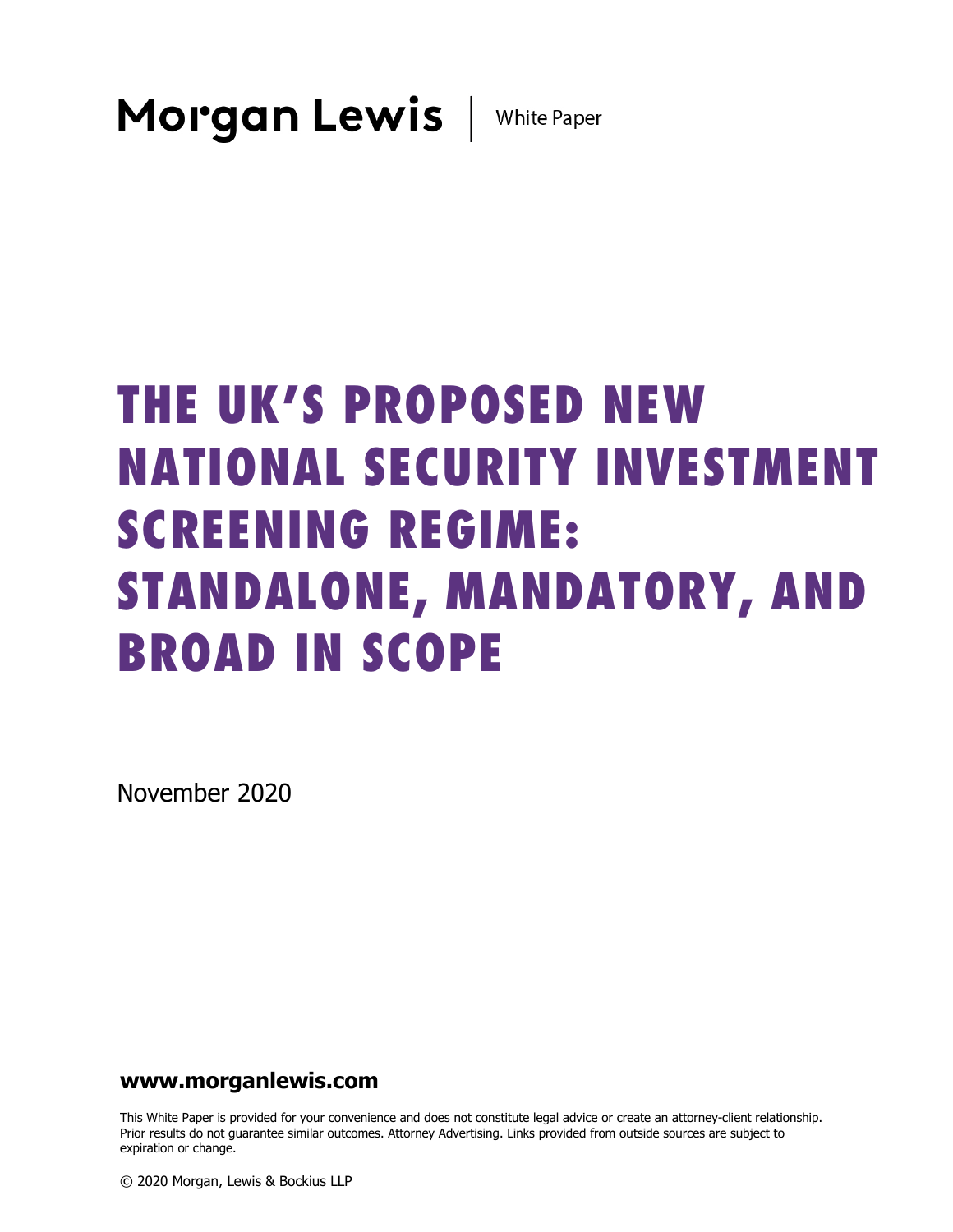### THE UK'S PROPOSED NEW NATIONAL SECURITY INVESTMENT SCREENING REGIME: STANDALONE, MANDATORY, AND BROAD IN SCOPE

The proposed regime is a huge departure for the United Kingdom, since it introduces mandatory filings for certain investments raising a national security concern, while it also gives the UK government extensive call-in powers for a period of up to five years for completed transactions, and it has retrospective application for transactions closing on or after 12 November 2020 but before the Bill is enacted.

### I. SUMMARY AND KEY TAKEAWAYS

On 11 November 2020, the draft National Security and Investment Bill (the Bill) was laid before the UK Parliament. Assuming the new regime is ratified by Parliament in its current form, it represents a marked departure for the UK since it proposes to:

- introduce mandatory pre-closing filings to a new Investment Security Unit within the UK Government's Department for Business, Energy and Industrial Strategy (with a prohibition on closing until clearance is received) for certain investments, including non-controlling investments and asset acquisitions, in 17 sectors related to UK national security;
- enable the Secretary of State to "call-in" transactions raising national security concerns where the relevant sector does not give rise to a mandatory filing (including completed transactions for a period up to five years from closing), while parties can also make voluntary pre-closing notifications;
- introduce a screening regime whereby, following a filing, the Secretary of State will have up to 30 working days to decide whether to call in a transaction to scrutinise it for national security concerns - if he/she decides to scrutinise a transaction, the Secretary of State will then have 30 working days to conduct a detailed national security assessment, which may be extended by an additional 45 working days (or more);
- remove the existing link between the national security screening regime and the UK merger control regime;
- apply the new national security regime to investors from any country (including the UK) as well as investments in foreign targets by foreign purchasers; and
- give the Secretary of State the ability to review transactions that complete on or after 12 November 2020 but before the Bill is adopted as an Act for up to five years following the date of the Act coming into force.

The UK government says that it anticipates 1,000–1,830 notifications per year under the new regime, but estimates that only about 70 to 95 transactions would be called in for a detailed national security assessment and that only around 10 would result in remedies. However, it is expected that the new regime will give rise to a much higher number of filings, not least since parties to a non-mandatory filing transaction may seek greater deal certainty by making a voluntary notification given the retrospective powers of the Secretary of State to review, impose conditions, and potentially unwind, completed transactions for a maximum period of up to five years following completion (or six months from the date the Secretary of State becomes aware of the transaction).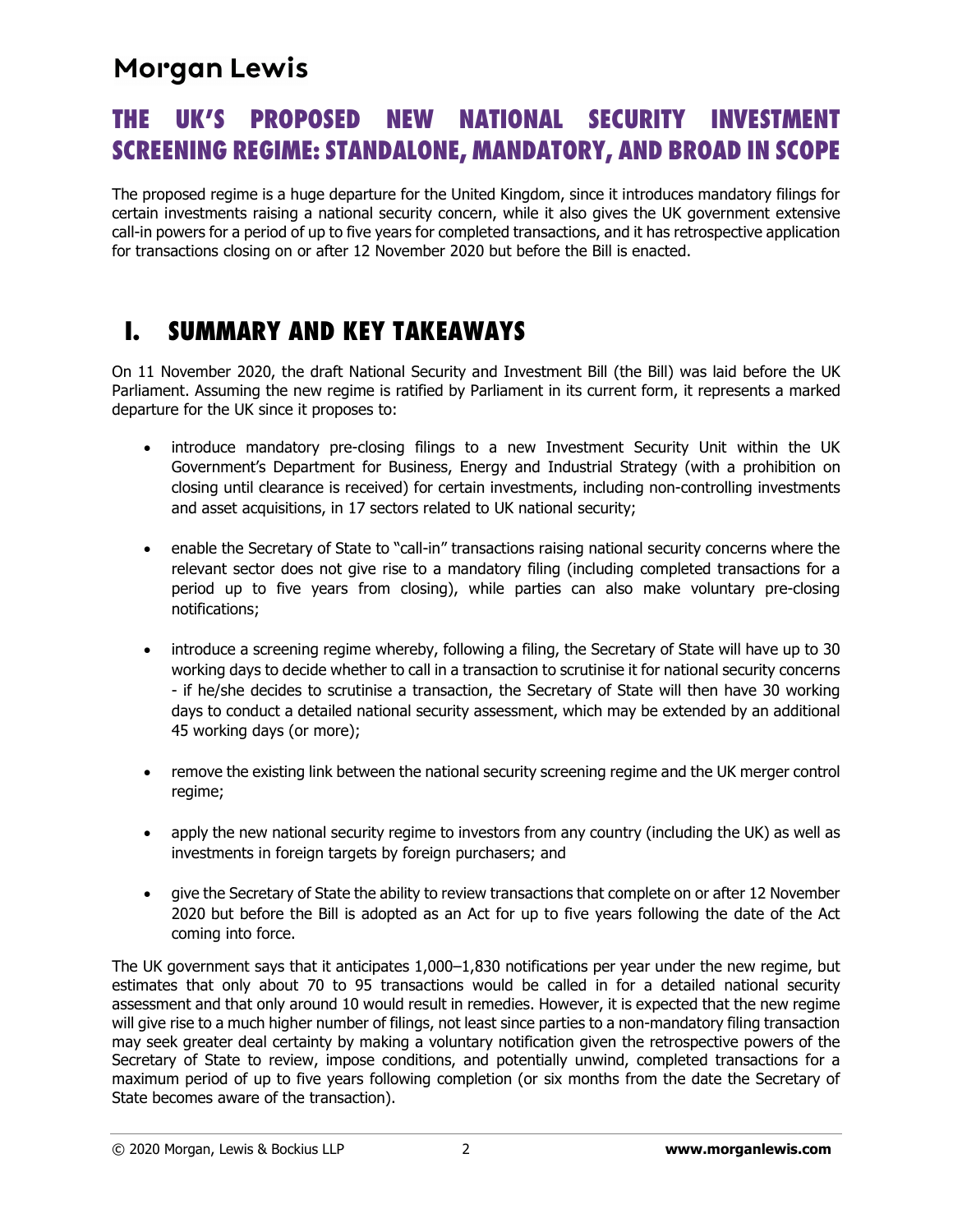The legislative timetable for the passage of the Bill by Parliament has not yet been published but it is currently expected that the Bill will be enacted within the next six months. In the meantime, there is considerable debate and controversy regarding the Bill particularly as regards (i) the ability to block transactions involving companies considered vital to the UK national interest, the so called "crown jewels"; and (ii) investor concerns regarding the chilling effect that this may have on investment in the UK, particularly given the number of potential notifications falling within the new regime and the retrospective powers of the Secretary of State to review completed transactions. The UK business community has also expressed a concern that the new regime could be exploited by the UK government to block deals for political ends, further deterring investment in the UK.

Parties planning and/or executing transactions on or after **12 November 2020** need to consider in advance (i) whether any potential UK national security issues may arise under the new regime; (ii) how best to address any such issues - including liaising with the UK Government and other stakeholders; and (iii) any impact on deal structure and timetable. Parties contemplating completing a transaction that may give rise to UK national security concerns before the Bill is enacted (especially if it falls within one of the 17 sectors being considered for the mandatory notification regime) may wish to seek legal advice and consider engaging informally with the UK Government as their transaction may be called in for a national security review once the Bill is passed. Doing so would ensure that the Secretary of State must exercise his/her call-in powers within six months from the date the Act comes into force, thereby providing greater deal certainty.

### II. PROPOSED REGIME

Key features of the Bill include the following:

i. **Mandatory notification** – unlike the current regime,<sup>[1](#page-2-0)</sup> the Bill provides for **mandatory** notification of certain transactions in the most sensitive national security areas of the economy. The obligation to notify such transactions is on the purchaser. The UK government has identified 17 sectors that may be captured by the mandatory filing requirement, and it is currently consulting on which ones should be subject to the mandatory regime (see below at ([ix\)](#page-5-0) Relevant sectors for the mandatory notification obligation). Transactions subject to a mandatory notification requirements must not be completed prior to UK government clearance. Unlike with voluntary filings (discussed at [\(iii](#page-3-0)) below), the Secretary of State's power to call in for a national security

<span id="page-2-0"></span> $1$  Currently there is no bespoke national security regime, but acquisitions may be reviewed further to the UK's merger filing regime under the Enterprise Act 2002. Under the current regime, subject to limited exceptions, the Secretary of State may only intervene in a transaction on national security grounds where the transaction meets the relevant merger control thresholds (e.g. via a Public Interest Intervention Notice under section 42 of the Enterprise Act 2002). The normal UK merger control thresholds are: (i) that the target has GBP 70 million or more in UK turnover; or (ii) that the transaction results on the creation of or increase in a 25% or more combined share of supply or purchases of goods or services of a particular description in the UK (or a substantial part thereof) (section 23(1)(2) Enterprise Act 2002)). As a stop-gap measure, until the Bill is enacted, the UK government lowered these thresholds for certain sectors considered particularly sensitive (namely artificial intelligence; cryptographic authentication; advanced materials; military or dual-use items; aspects of computing hardware; and quantum technology) (section 23A of the Enterprise Act 2002). The lower merger control filing thresholds for transactions in those sectors are (i) GBP 1 million in UK target turnover; or (ii) the target having a share of supply or purchases in the relevant sector of 25% or more in the UK (or a substantial part thereof) (with no required increment) (section 23(b)(ii) and section 23(2A) Enterprise Act 2002). Once the Bill is enacted, these lower UK merger control thresholds for these "sensitive sectors" will no longer apply. Under the current merger control regime, while the CMA and the Secretary of State have the power to intervene in transactions that appear to meet the relevant UK merger control filing thresholds, as a starting point it is not mandatory for the parties to notify the transaction to the CMA. Furthermore, the timeframe for the Secretary of State's review of a transaction following a Public Interest Intervention Notice is not set in statute but is determined on a case-by-case basis. Under the new regime the timeframe for a review will be defined in statute (see (xi) Review periods below).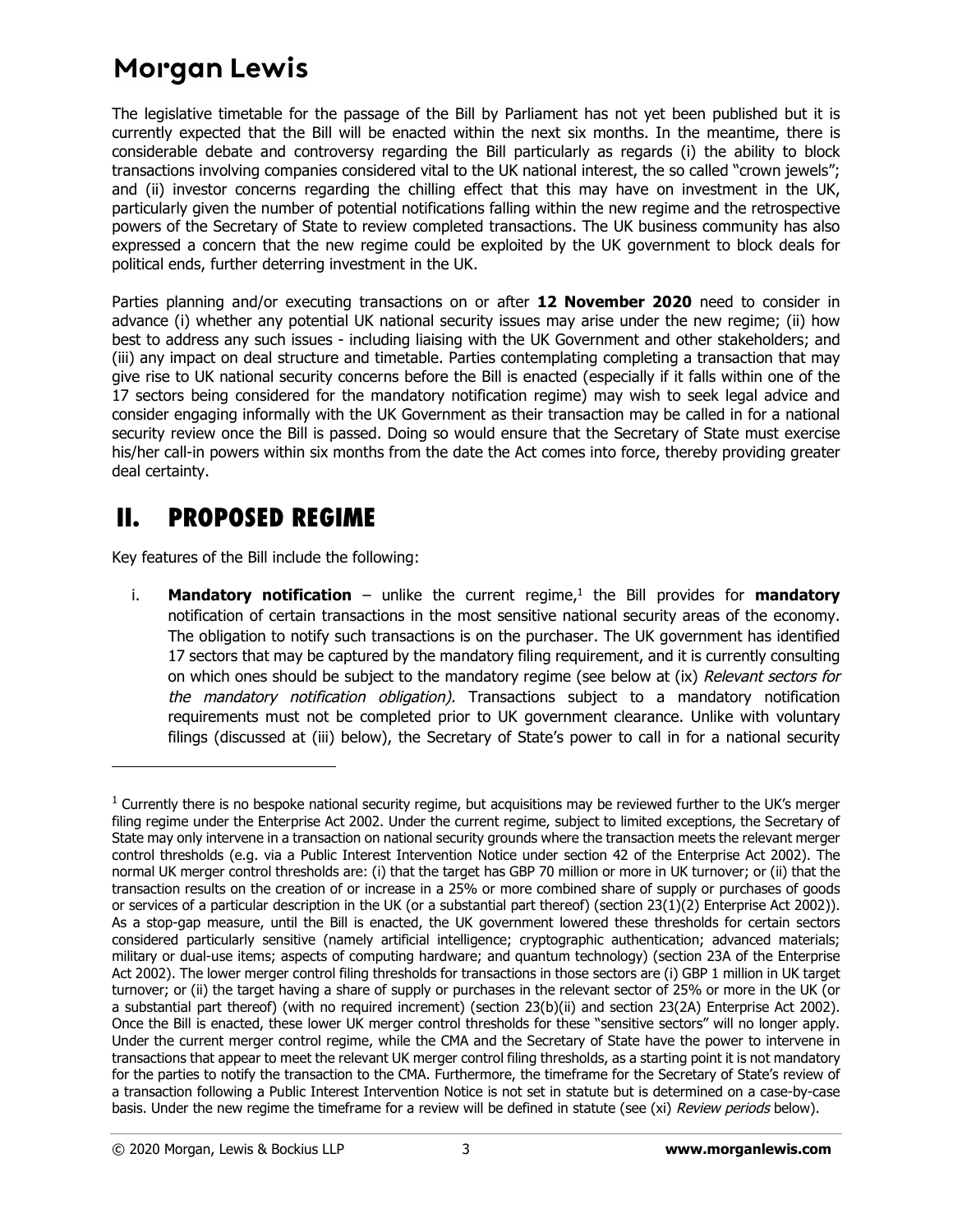review unnotified transactions subject to the mandatory filing requirement will not be limited to five years from completion (see [\(vi](#page-4-0)) Five-year retrospective "call-in" powers below). Moreover, if parties complete a transaction prior to receiving clearance, their transaction will be void.

- <span id="page-3-2"></span><span id="page-3-1"></span>ii. **Mandatory notifications capture minority and non-controlling investments** – the mandatory filing obligation will apply to the following changes in control, including the acquisition of **15%** or more of the relevant shares or voting rights, as well as certain **asset** acquisitions:
	- a. acquisitions of shares or voting rights from a position of less than 15% to 15% or more;
	- b. acquisitions of shares or voting rights from 25% or less to more than 25%, from 50% or less to more than 50%, or from 75% or less to more than 75%;<sup>[2](#page-3-4)</sup>
	- c. the acquisition of voting rights that enable or prevent<sup>[3](#page-3-5)</sup> the passage of any class of resolution governing the affairs of the qualifying entity; or
	- d. the acquisition of a right or interest in, or in relation to, a qualifying asset providing the ability to (i) use the asset, or use it to a greater extent than prior to the acquisition; or (ii) direct or control how the asset is used, or direct or control how the asset is used to a greater extent than prior to the acquisition.
- <span id="page-3-3"></span><span id="page-3-0"></span>iii. **Voluntary notifications** – where the transaction in question does not involve a sector listed for mandatory notification, the Bill also provides for voluntary notification by parties who consider that their transaction may raise national security concerns. In such instances, there is no suspensory obligation. Accordingly, unless the Secretary of State orders otherwise, parties may continue to progress their voluntarily notified transaction during the assessment period.

In addition to the types of change in control listed at ([ii](#page-3-1)[\)b](#page-3-2) - [d](#page-3-3) above, acquisitions may also be voluntarily notified if they give rise to "material influence" in the qualifying entity. The concept of "material influence" appears to be borrowed from the current UK merger control regime, which is interpreted very broadly in practice. It can be based on an assessment of factors including the distribution and holders of the remaining shares, patterns of attendance and voting at recent shareholders' meetings, the existence of any special voting or veto rights, and any other special provisions in the entity's constitution and may even exist in shareholdings of **under 15%**.

The Bill defines the changes in control over a qualifying entity or asset set out at ([ii\)](#page-3-1)[b](#page-3-2) - [d](#page-3-3) above, as well as the acquisition of material influence over a qualifying entity, as "**Trigger Events**". Even though the Bill sometimes refers to the exercise of "control", some of the Trigger Events fall short of the meaning of control for accounting purposes and include minority and non-controlling investments.

iv. **The regime will apply to both UK and foreign investors** – the proposed regime is not a direct foreign investments (FDI) regime, as it will apply to both UK and foreign investors. However, the affiliations of the investor may be relevant for the purposes of the substantive national security review, and indeed for the exercise of the call-in power with regard to transactions not giving rise to the mandatory filing obligation.

<span id="page-3-4"></span><sup>&</sup>lt;sup>2</sup> Transactions that are out of scope of the Bill would include e.g.: (i) transactions involving an existing holding of over 25% moving to a new level of 26-50%; (ii) transactions involving an existing holding in an entity of over 50% moving to a new level of 51-75%; and (iii) transactions involving an existing holding in an entity of 75% or more, moving to a new level of 76-100%.

<span id="page-3-5"></span> $3$  I.e. veto rights.

<sup>© 2020</sup> Morgan, Lewis & Bockius LLP 4 **www.morganlewis.com**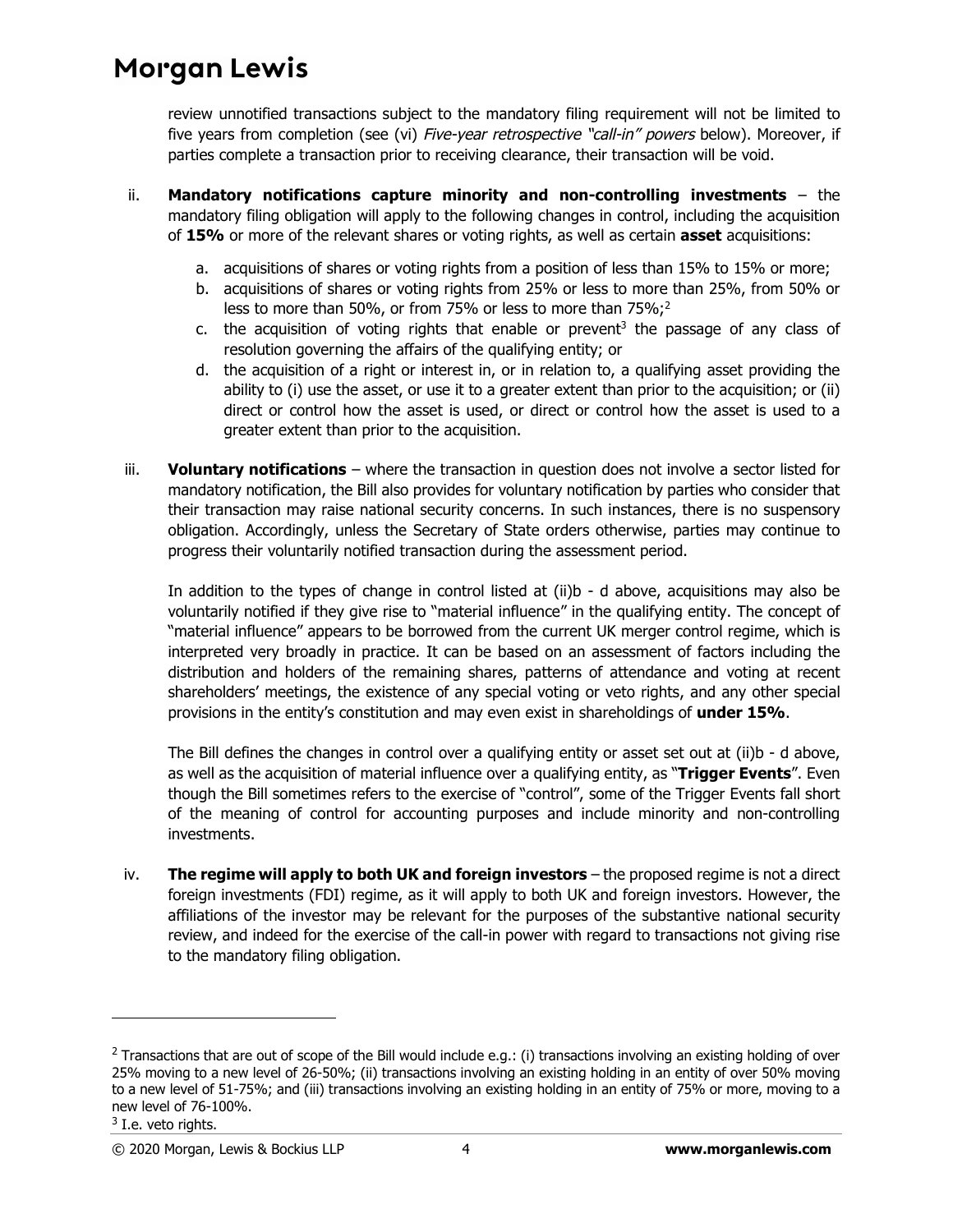- v. **Extraterritorial application**  the regime may also apply to investments in foreign targets by foreign purchasers, where the relevant criteria are satisfied.
- <span id="page-4-0"></span>vi. **Five-year retrospective "call-in" powers** – the Bill gives the Secretary of State the power to "call in" Trigger Events with respect to investments that do not give rise to the mandatory filing obligation where the Secretary of State reasonably suspects that there is or could be a resulting national security risk. The Secretary of State will only be able to do so if the types of change of control envisaged for a voluntary filing are satisfied. Accordingly, he or she may not call in a transaction involving an acquisition of under 25% of the votes or shares in a qualifying entity, unless the transaction involves the acquisition of material influence over the qualifying entity.

The Bill would grant the Secretary of State the power to call in for national security assessment completed transactions within six months of becoming aware of the Trigger Event taking place, as long as this is done within a five-year period from completion.

With respect to transactions subject to mandatory notification that close without clearance, the Bill states that the call-in power of the Secretary of State is not limited by the five year limitation period, since such transactions will be considered void (see ([xiv](#page-6-0)) Civil and criminal penalties for non-compliance below).

As regards transactions that closed on or after 12 November 2020 but before the Bill is passed, the Secretary of State will be able to exercise his or her call-in power once the Act comes into effect (see [III.](#page-6-1) Immediate implications of the Bill below). Parties currently contemplating a transaction that may give rise to UK national security concerns (especially if it falls within one of the 17 sectors being considered for the mandatory notification regime) may therefore wish to consider engaging informally with the UK Government as their transaction may be called in for a national security review once the Bill is passed (see [III](#page-6-1). Immediate Implications of the Bill - Informal discussions below).

Once called in, the Secretary of State will carry out a full assessment of the potential national security risks, and will have the power to order remedies, block a transaction or even order unwinding for completed transactions.

In deciding whether to exercise the call-in power, the Secretary of State will consider the following risks:

- a. **the target risk** the nature of the target and whether it is active in an area of the economy where the UK Government considers national security risks are more likely to arise.
- b. **the trigger event risk** the type and level of control being acquired and how this could be used in practice.
- c. **the acquirer risk** the extent to which the acquirer raises national security concerns.
- vii. **No minimum applicable thresholds**  unlike the UK merger filing regime, the mandatory and voluntary filing regime envisaged by the Bill does not include minimum turnover and/or share of supply thresholds.
- viii. **Assets in scope** the Bill also applies to certain transactions involving land, tangible moveable property and intellectual property (including any idea, information or technique with industrial,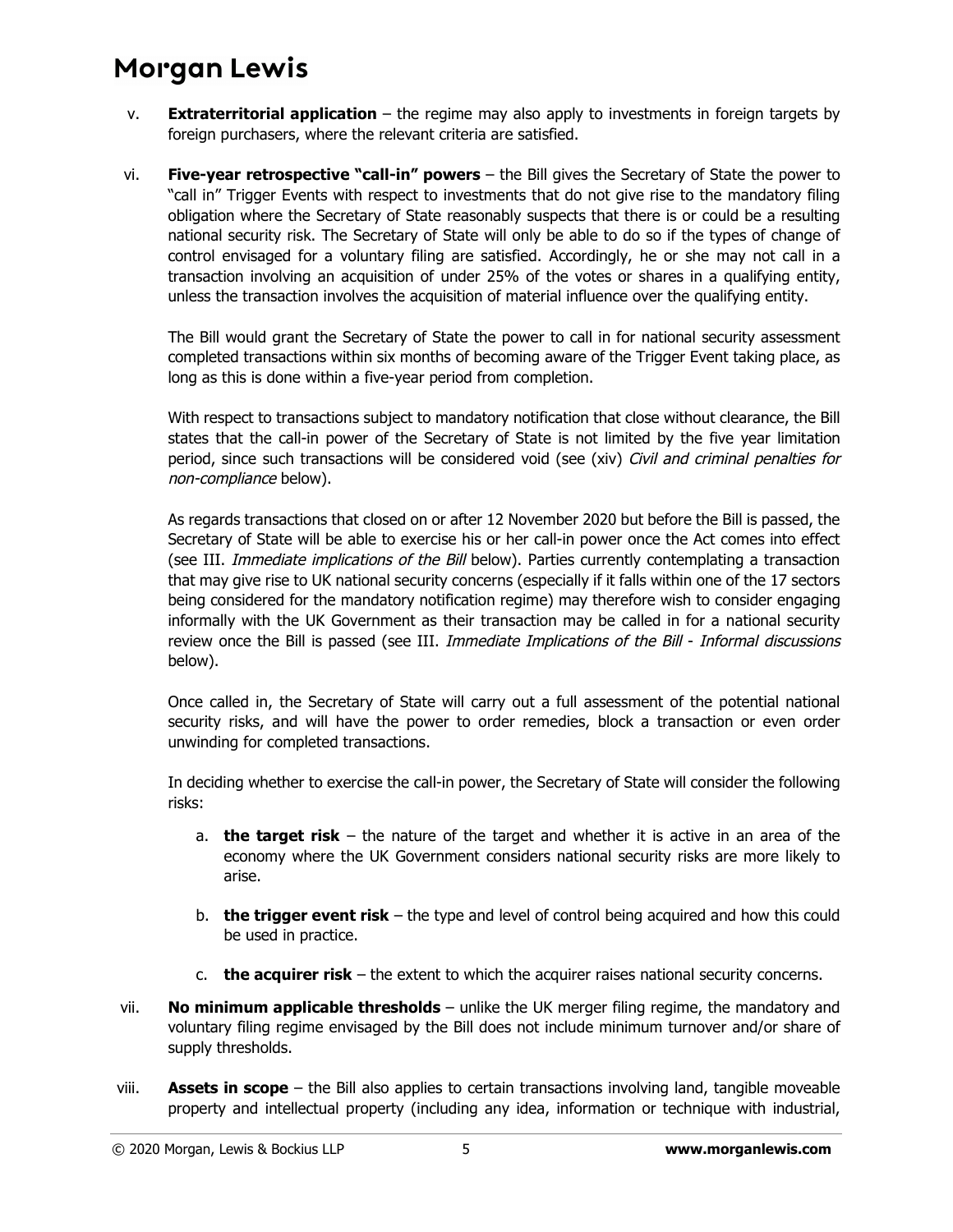commercial or other economic value). Assets bought by consumers, such as computer software, mobile phones and GPS are out of scope.

<span id="page-5-2"></span><span id="page-5-0"></span>ix. **Relevant sectors for the mandatory filing obligation** – the UK government is currently consulting on which sectors and which parts of each sector should be included within the mandatory notification regime.<sup>[4](#page-5-1)</sup> The consultation is discussed in further detail below at [IV](#page-7-0) Next Steps. The UK government expects some transactions falling within the following sectors to be subject to mandatory notification:

|                  | <b>Proposed Sector for</b><br><b>Mandatory Notification Under</b><br>the Bill |
|------------------|-------------------------------------------------------------------------------|
| 1.               | Civil nuclear                                                                 |
| 2.               | Communications                                                                |
| 3.               | Data infrastructure                                                           |
| 4.               | Defence                                                                       |
| 5.               | Energy                                                                        |
| 6.               | Transport                                                                     |
| $\overline{7}$ . | Artificial intelligence                                                       |
| 8.               | Autonomous robotics                                                           |
| 9.               | Computing hardware                                                            |
| 10.              | Cryptographic authentication                                                  |
| 11.              | <b>Advanced materials</b>                                                     |
| 12.              | Quantum technologies                                                          |
| 13.              | Engineering biology                                                           |
| 14.              | Critical suppliers to the<br>government                                       |
| 15.              | Critical suppliers to emergency<br>services                                   |
| 16.              | Military or dual-use technologies                                             |
| 17.              | Satellite and space technologies                                              |

x. **The Investment Security Unit** – this body will be the relevant regulator for the purposes of the Bill, and it will consider the national security implications of a relevant transaction. It will sit within the UK Government Department for Business, Energy and Industrial Strategy and will provide a single point of contact for businesses wishing to understand the Bill and notify the UK government about transactions. The Investment Security Unit will also coordinate cross-government activity to identify, assess and respond to national security risks arising through market activity. Any UK competition law assessment of the transaction would be conducted by the CMA in parallel further to the existing merger filing regime under the Enterprise Act 2002.

<span id="page-5-1"></span><sup>&</sup>lt;sup>4</sup> The consultation closes on 6 January 2021.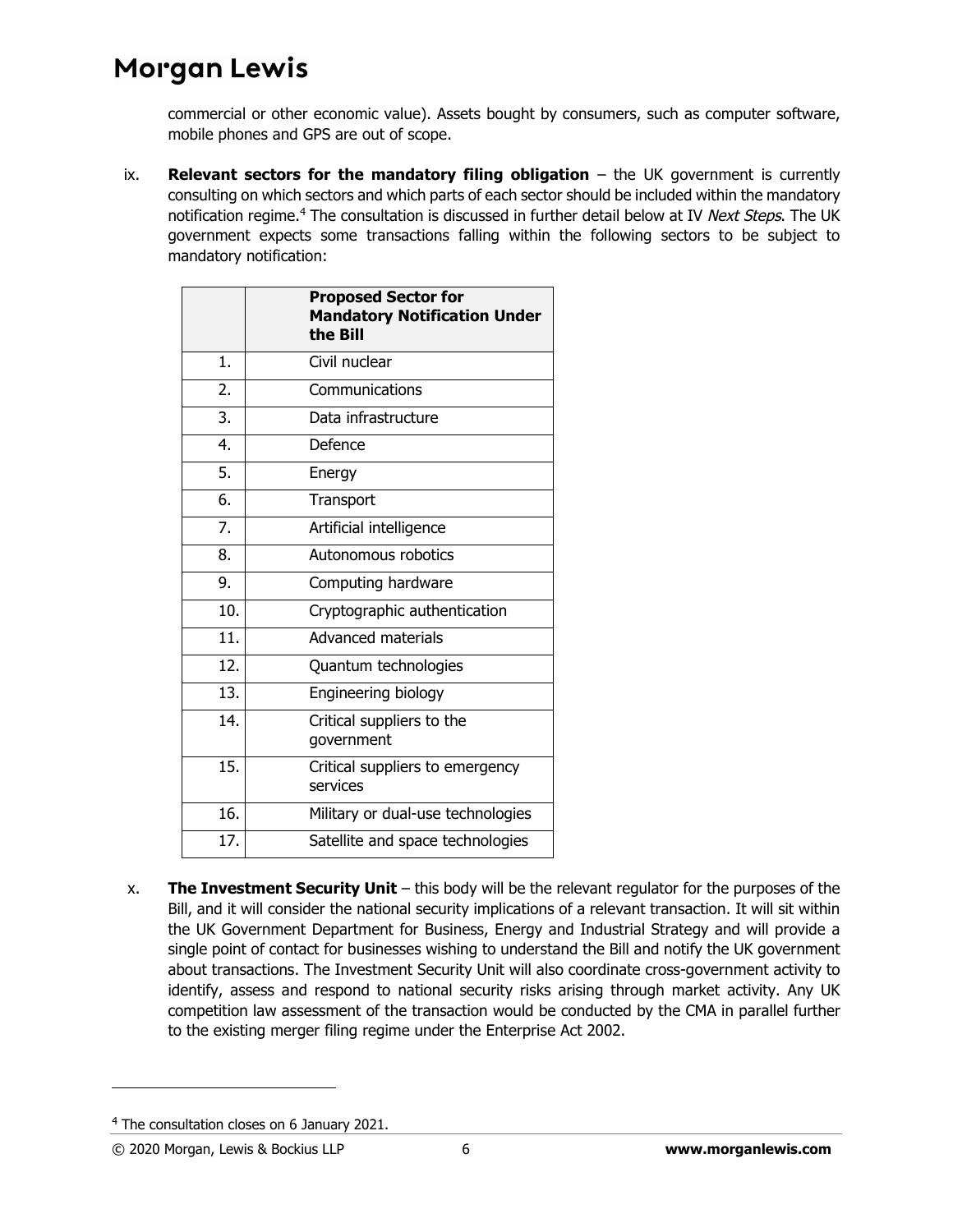- xi. **Review periods** following a notification, the Secretary of State will have up to 30 working days to decide whether to call in a transaction for a review of any national security concerns. If he/she decides to scrutinise a transaction, the Secretary of State will then have 30 working days to conduct a detailed national security assessment, which may be extended by an additional 45 working days. If more time is needed, the Secretary of State will discuss a possible further extension with the relevant parties. The UK Government currently anticipates that transactions will often be reviewed in a shorter time period.
- xii. **Information gathering powers** the Secretary of State may request any information at any time from any person if it is necessary to inform the assessment of a transaction's national security risk. If the parties to the transaction provide false or misleading information in their notification or in response to an information request, the Secretary of State has the power to reopen the case (as well as impose penalties).
- xiii. **Remedies** if the Secretary of State considers it necessary he or she may impose conditions to clearance including, for example, altering the amount of shares an investor may acquire, restricting access to commercial information, or controlling access to certain operational sites or works. The Secretary of State may also block the investment and, with regard to a completed transaction, require its unwinding.
- <span id="page-6-0"></span>xiv. **Civil and criminal penalties** – penalties for completing an acquisition subject to mandatory notification without clearance include fines for the acquirer of up to 5% of its worldwide turnover or GBP 10 million (whichever is the greater). Failure to comply with an interim or final order from the Secretary of State also carries such fines. Transactions subject to mandatory notification that take place without clearance will be legally void. In addition, there will be criminal penalties for an acquirer closing a transaction subject to mandatory notification prior to receiving clearance or for any person failing to comply with an interim or final order from the Secretary of State, including up to five years imprisonment. Individuals will also be liable for director disqualification orders.

### <span id="page-6-1"></span>III. IMMEDIATE IMPLICATIONS OF THE BILL

### **Retrospective Application**

In relation to a Trigger Event that takes place between 12 November 2020 but before the Act is adopted, the Secretary of State will have the power to call it in for a national security review once the Act comes into force.

- If the Secretary of State becomes aware of the Trigger Event before the Act is adopted, the Secretary of State will have up to six months after the Act comes into force to call in the completed transaction.
- If the Secretary of State becomes aware of the Trigger Event either on the date of adoption or after adoption of the Act, the Secretary of State may call in the completed transaction within six months of becoming aware of it, up to five years after the date of the Act coming into force.

This means that effectively the Secretary of State may have the ability to review transactions that complete on or after 12 November 2020 but before the Act is adopted for up to five years following the Act coming into force.

Once the mandatory filing sectors are determined, any transactions that would have been notifiable had they completed after the Bill is enacted, may be voluntarily notified by the parties after the Act comes into force.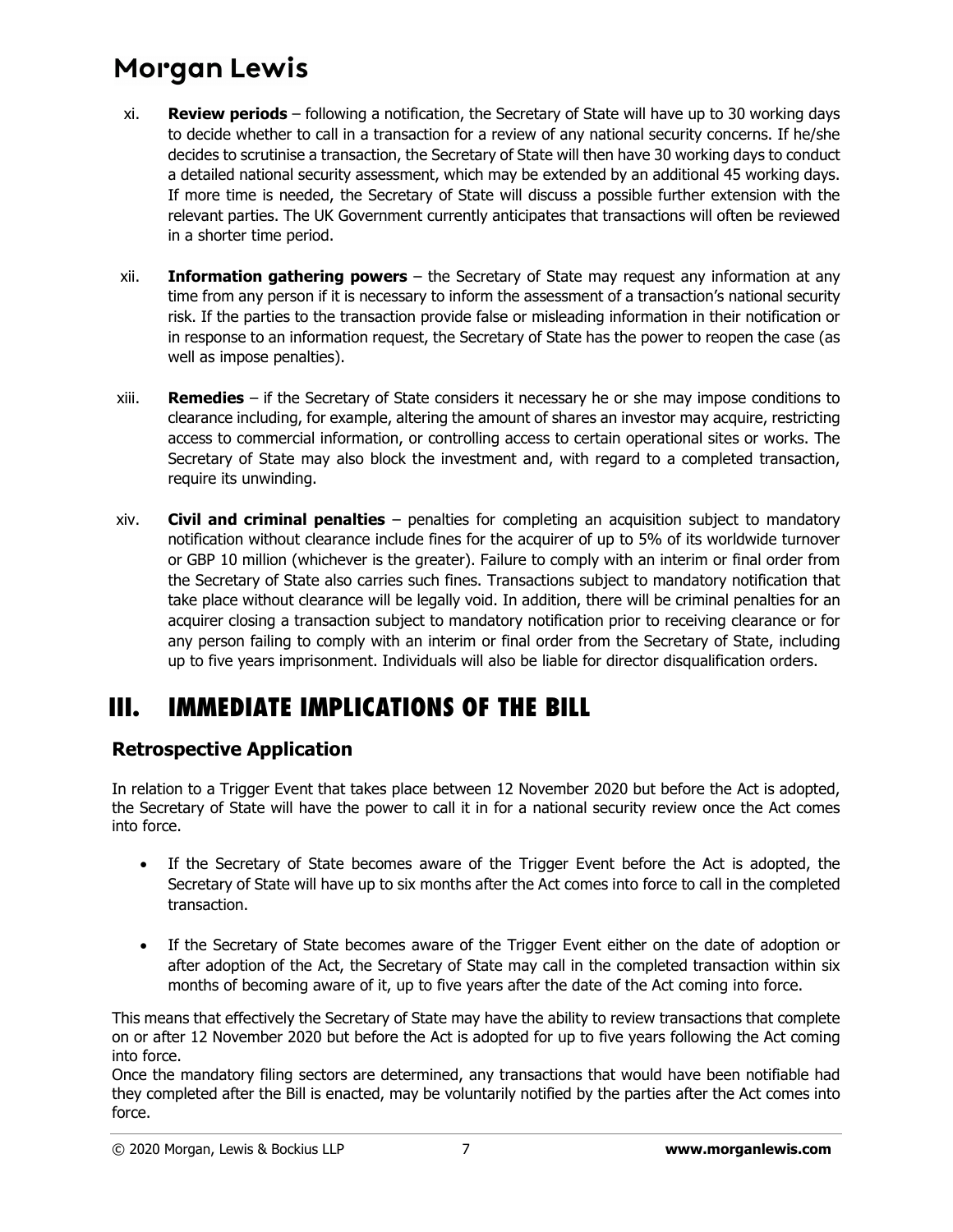### **Informal Discussions**

In advance of the Bill being adopted, the UK government welcomes informal representations from businesses regarding contemplated transactions which may be within the scope of the new regime. It may be advisable to engage in such discussions particularly if the transaction may have important UK national security implications or falls within one of the 17 sectors identified as potentially coming within the mandatory filing obligation (listed at ([ix\)](#page-5-2) Relevant sectors for the mandatory notification obligation above). By contacting the UK Government, businesses may get advice on what to expect once the regime is adopted to assist in business planning. From a practical perspective, the parties will have put the Secretary of State on notice, so that he or she must exercise his/her call-in powers within six months from the date the Act comes into force. The UK Government encourages parties to refer to the [Bill](https://publications.parliament.uk/pa/bills/cbill/58-01/0210/20210.pdf) and the Statutory Statement [of Policy Intent, to assess whether their transaction may fall within the scope of the new regime. However,](https://www.gov.uk/government/publications/national-security-and-investment-bill-2020/statement-of-policy-intent)  given the uncertainties introduced by the proposed regime and the Secretary of State's wide powers, it would be advisable to seek legal advice and to contact the UK Government to get more clarity.

### <span id="page-7-0"></span>IV. NEXT STEPS

The UK government is currently consulting on which sectors and which parts of each sector should be included within the mandatory regime of the Bill under secondary legislation. The consultation sets out the UK government's proposed definitions for the types of entity within each sector that could be subject to the Bill's mandatory regime. The full UK government consultation is available [here](https://assets.publishing.service.gov.uk/government/uploads/system/uploads/attachment_data/file/935774/nsi-consultation.pdf) and is open for responses until 6 January 2021.

The legislative timetable for the passage of the Bill by Parliament has not yet been published but it is currently expected that it will be passed within the next six months. The House of Commons' first reading took place on 11 November 2020 and the second reading took place on 17 November 2020. The House of Commons Committee Stage is scheduled for 24 November 2020.

### V. BACKGROUND

Although in principle the Bill applies to investors from any country, including the UK, it is expected to have a material impact on foreign investments. The Bill is the latest and most comprehensive in a series of reforms aimed at putting in place a UK FDI screening regime. For further background please see our previous LawFlashes including: [Potential](https://www.morganlewis.com/pubs/2020/06/potential-uk-reforms-could-increase-screening-of-certain-foreign-takeovers-cv19-lf) [UK](https://www.morganlewis.com/pubs/2020/06/potential-uk-reforms-could-increase-screening-of-certain-foreign-takeovers-cv19-lf) [Reforms](https://www.morganlewis.com/pubs/2020/06/potential-uk-reforms-could-increase-screening-of-certain-foreign-takeovers-cv19-lf) [could](https://www.morganlewis.com/pubs/2020/06/potential-uk-reforms-could-increase-screening-of-certain-foreign-takeovers-cv19-lf) [Increase](https://www.morganlewis.com/pubs/2020/06/potential-uk-reforms-could-increase-screening-of-certain-foreign-takeovers-cv19-lf) [Screening](https://www.morganlewis.com/pubs/2020/06/potential-uk-reforms-could-increase-screening-of-certain-foreign-takeovers-cv19-lf) [of](https://www.morganlewis.com/pubs/2020/06/potential-uk-reforms-could-increase-screening-of-certain-foreign-takeovers-cv19-lf) [Certain](https://www.morganlewis.com/pubs/2020/06/potential-uk-reforms-could-increase-screening-of-certain-foreign-takeovers-cv19-lf) [Foreign](https://www.morganlewis.com/pubs/2020/06/potential-uk-reforms-could-increase-screening-of-certain-foreign-takeovers-cv19-lf) Takeovers; [New](https://www.morganlewis.com/pubs/2020/06/potential-uk-reforms-could-increase-screening-of-certain-foreign-takeovers-cv19-lf) [Powers](https://www.morganlewis.com/pubs/2020/06/potential-uk-reforms-could-increase-screening-of-certain-foreign-takeovers-cv19-lf) [for](https://www.morganlewis.com/pubs/2020/06/potential-uk-reforms-could-increase-screening-of-certain-foreign-takeovers-cv19-lf) [UK](https://www.morganlewis.com/pubs/2020/06/potential-uk-reforms-could-increase-screening-of-certain-foreign-takeovers-cv19-lf) [Government](https://www.morganlewis.com/pubs/2020/06/potential-uk-reforms-could-increase-screening-of-certain-foreign-takeovers-cv19-lf) [in](https://www.morganlewis.com/pubs/2020/06/potential-uk-reforms-could-increase-screening-of-certain-foreign-takeovers-cv19-lf) [Transactions](https://www.morganlewis.com/pubs/2020/06/potential-uk-reforms-could-increase-screening-of-certain-foreign-takeovers-cv19-lf) [Impacting](https://www.morganlewis.com/pubs/2020/06/potential-uk-reforms-could-increase-screening-of-certain-foreign-takeovers-cv19-lf) [Public](https://www.morganlewis.com/pubs/2020/06/potential-uk-reforms-could-increase-screening-of-certain-foreign-takeovers-cv19-lf) [Health](https://www.morganlewis.com/pubs/2020/06/potential-uk-reforms-could-increase-screening-of-certain-foreign-takeovers-cv19-lf) [Emergencies](https://www.morganlewis.com/pubs/2020/06/potential-uk-reforms-could-increase-screening-of-certain-foreign-takeovers-cv19-lf) [and](https://www.morganlewis.com/pubs/2020/06/potential-uk-reforms-could-increase-screening-of-certain-foreign-takeovers-cv19-lf) [N](https://www.morganlewis.com/pubs/2020/06/new-powers-for-uk-government-in-transactions-impacting-public-health-emergencies-and-national-security-cv19-lf)ational Security; N[ew UK Powers in Transactions Impacting National Security](https://www.morganlewis.com/pubs/2020/07/new-uk-powers-in-transactions-impacting-national-security-cv19-lf); and [UK](https://www.morganlewis.com/pubs/2020/09/uk-withdraws-draft-legislation-on-eu-fdi-information-sharing-regime) [Withdraws](https://www.morganlewis.com/pubs/2020/09/uk-withdraws-draft-legislation-on-eu-fdi-information-sharing-regime) [Draft](https://www.morganlewis.com/pubs/2020/09/uk-withdraws-draft-legislation-on-eu-fdi-information-sharing-regime) [Legislation On EU FDI Information Sharing Regime](https://www.morganlewis.com/pubs/2020/09/uk-withdraws-draft-legislation-on-eu-fdi-information-sharing-regime).

The Bill is part of a wider global trend towards greater scrutiny of FDI, especially in the light of the coronavirus (COVID-19) pandemic. For further background on these developments see our previous LawFlashes, including: [COVID-19: Control of Foreign Direct Investments in France](https://www.morganlewis.com/pubs/2020/05/covid-19-control-of-foreign-direct-investments-in-france-cv19-lf); Germany to Tighten [National Foreign Direct Investment Screening Regime in Light Of COVID-19](https://www.morganlewis.com/pubs/2020/05/germany-to-tighten-national-foreign-direct-investment-screening-regime-in-light-of-covid-19-cv19-lf); and [COVID-19: EU Commission](https://www.morganlewis.com/pubs/covid-19-eu-commission-issues-guidelines-to-protect-against-predatory-buyers)  [Issues Guidelines to Protect Against Predatory Buyers](https://www.morganlewis.com/pubs/covid-19-eu-commission-issues-guidelines-to-protect-against-predatory-buyers).